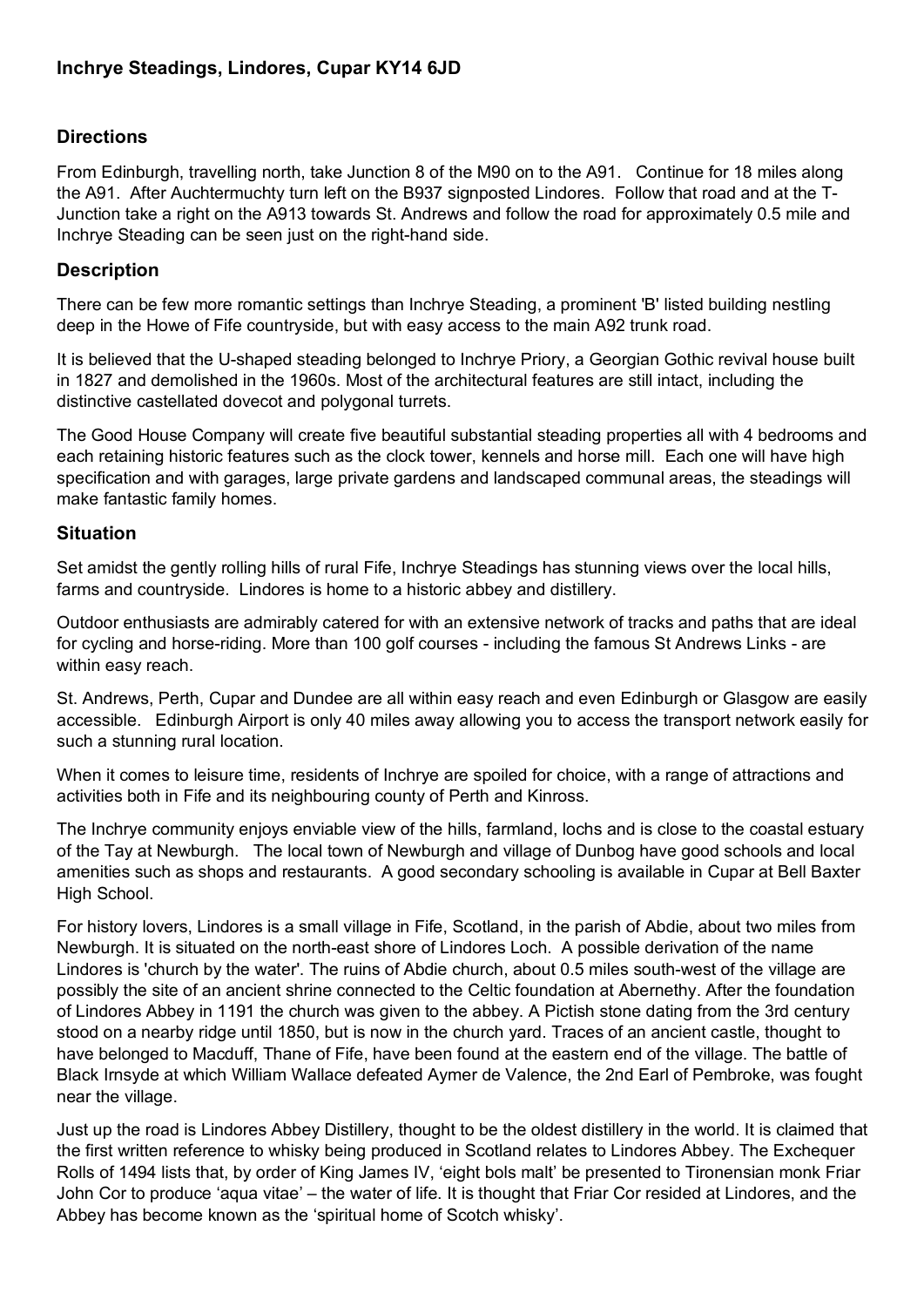# **Specification**

The Good House Company has become synonymous with quality in terms of finish and design, and the homes at Inchrye Steadings are being built to the exceptionally high standards that buyers should expect.

The completed restoration of the development will reflect the rural setting. With stone walls, pitched roofs, dormer windows and private gardens creating a traditional countryside feel, yet the homes will incorporate all the contemporary features needed for optimum comfort and convenience. Each home will be individually crafted from unique parts of the original building, from exposed stone work, octagonal turrets, former kennels, a clock tower and horse mill.

You will have the opportunity to stamp your own individuality on your home. From the style of doors and handles to the type of data points and even the positioning of internal walls, the house can be tailored to meet your own taste and requirements.

Three of the homes will have integrated double garages, two will offer external timber frame garages with log stores.

## **External specification:**

- Space for at least four cars in the driveway/garages
- Fully covered by architects guarantee
- Wood burning stoves
- Highly efficient air source heat pumps with underfloor heating and provide plenty of hot water
- Locally sourced whinstone and sandstone walls, pointed or rendered in traditional lime
- Traditional slate roofs
- Beautiful driveway to the properties
- Triple glazed windows which lock in heat and promote solar gain
- Private gardens with seeded lawns and planting
- Beech hedging and stock fencing
- Sandstone patio areas
- Lantern style external lights
- Communal areas which can be accessed by each property, landscaped with carefully planted areas

## **Internal specification:**

- Under-floor heating on the ground floor with high efficiency insulation to floors and walls
- Oak doors throughout with a choice of handles
- Feature staircases with a choice of finishes
- Oak flooring to kitchen/family room
- Choice of high spec Alan Johnstone fitted kitchen with Neff appliances
- Fitted Alan Johnstone utility room
- A choice of bathroom sanitary-ware and tiles from one of our ranges
- Fitted master dressing room designed to suit
- Wood burning stove to main living area
- Built in wardrobes with shelves and rails
- Hall cupboard with shelves and coat rail
- Concealed Sonos surround sound system to main living room
- Digital television aerial fitted
- Security alarm